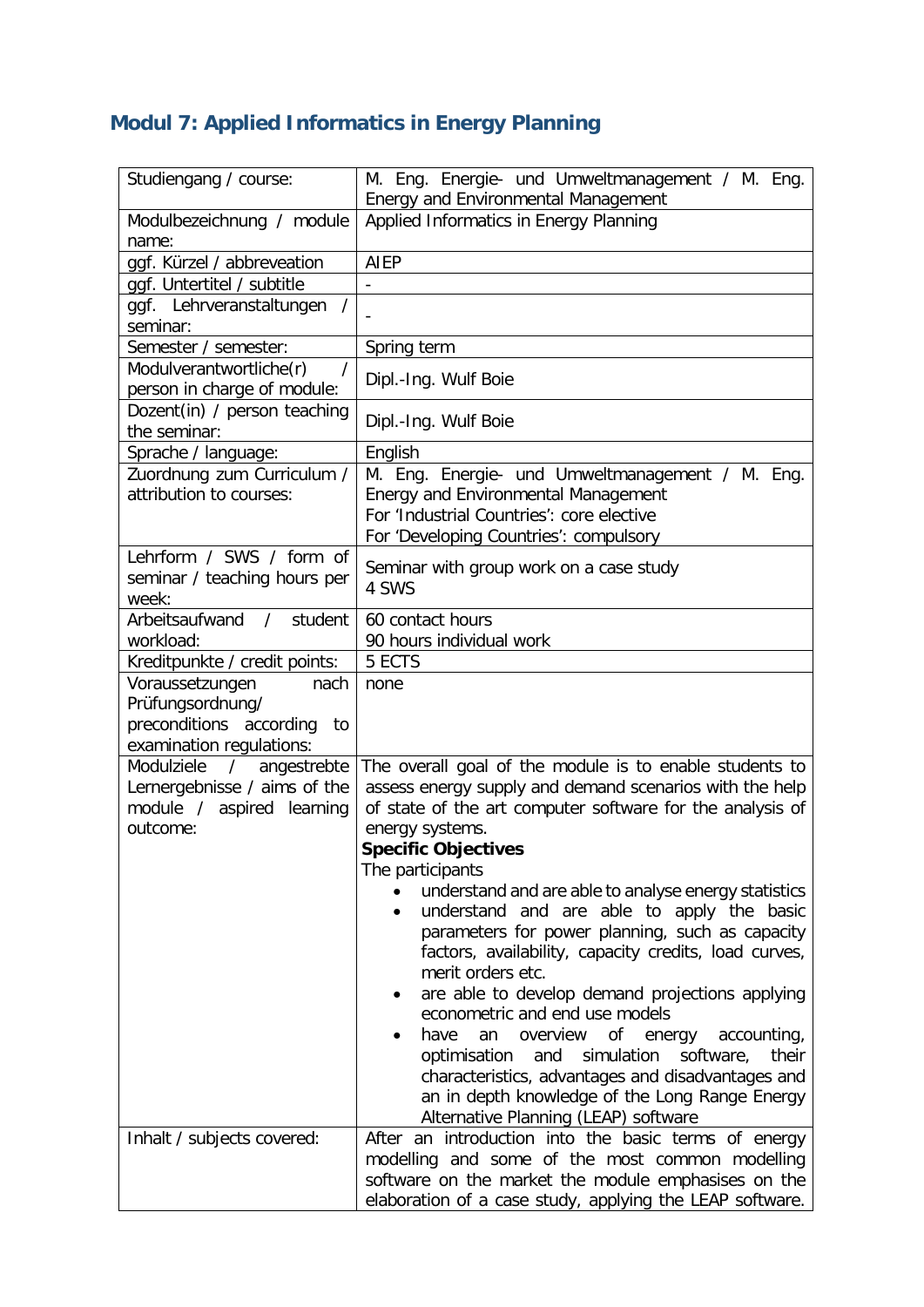|                                                      | For the case study one of the home countries of the<br>students will be selected to make the elaboration of the<br>energy model as practical as possible.<br>The module follows the following structure:<br>Introduction into energy statistics and energy data<br>sources<br>Introduction into energy modelling and energy<br>٠<br>modelling software<br>Overview of different accounting, optimisation and<br>$\bullet$<br>simulation software such as LEAP, TIMES, MARKAL,<br>Enpep/Balance<br>In depth introduction into LEAP<br>Energy Demand: Hierarchical accounting of energy<br>$\bullet$<br>demand (activity levels, energy intensities)<br>Energy Conversion: Simulation of any energy<br>٠<br>conversion sector (electric generation, transmission<br>and distribution, CHP, oil refining, charcoal making,<br>coal mining, oil extraction, ethanol production, etc.)<br>Electric system dispatch<br>٠<br>Exogenous and endogenous modeling of capacity<br>$\bullet$<br>expansion<br>Energy Resources: base year resource, yields,<br>imports and exports.<br>Systems Costs: capital, O&M, fuel, costs of saving<br>٠<br>energy, environmental externalities<br>Environment: Emissions and direct impacts of<br>energy system.<br>Non-energy sector sources and sinks<br>٠<br>Scenarios and evaluation of scenarios<br>$\bullet$<br>Case studies (in groups of 3-4 students)<br>٠<br>Identification of energy data of home countries of<br>$\bullet$<br>the participants<br>Selection of countries for the case studies based on<br>availability of data<br>Organising the energy data for the case study,<br>filling gaps<br>Elaborating a reference demand<br>and<br>supply<br>scenario<br>Elaborating alternative scenarios<br>Comparing and analysing alternative scenarios |
|------------------------------------------------------|---------------------------------------------------------------------------------------------------------------------------------------------------------------------------------------------------------------------------------------------------------------------------------------------------------------------------------------------------------------------------------------------------------------------------------------------------------------------------------------------------------------------------------------------------------------------------------------------------------------------------------------------------------------------------------------------------------------------------------------------------------------------------------------------------------------------------------------------------------------------------------------------------------------------------------------------------------------------------------------------------------------------------------------------------------------------------------------------------------------------------------------------------------------------------------------------------------------------------------------------------------------------------------------------------------------------------------------------------------------------------------------------------------------------------------------------------------------------------------------------------------------------------------------------------------------------------------------------------------------------------------------------------------------------------------------------------------------------------------------------------------------------------------------------|
| Studien-Prüfungsleistungen /<br>form of examination: | Report (approx. 15 pages per student) and presentation<br>(approx. 15 min. per student) of alternative energy<br>scenarios as a group work with assessment of the team<br>performance as well as the individual performance                                                                                                                                                                                                                                                                                                                                                                                                                                                                                                                                                                                                                                                                                                                                                                                                                                                                                                                                                                                                                                                                                                                                                                                                                                                                                                                                                                                                                                                                                                                                                                 |
| Medienformen / media used:                           | Black-/ whiteboard, power point presentations, computers<br>for introductory exercises and case studies                                                                                                                                                                                                                                                                                                                                                                                                                                                                                                                                                                                                                                                                                                                                                                                                                                                                                                                                                                                                                                                                                                                                                                                                                                                                                                                                                                                                                                                                                                                                                                                                                                                                                     |
| Literatur / literature:                              | - D. Connolly, H. Lund, B.V. Mathiesen and M. Leahy,<br>A review of computer tools for analysing the<br>integration of renewable energy into various energy<br>systems, Applied Energy 87 (2010)                                                                                                                                                                                                                                                                                                                                                                                                                                                                                                                                                                                                                                                                                                                                                                                                                                                                                                                                                                                                                                                                                                                                                                                                                                                                                                                                                                                                                                                                                                                                                                                            |